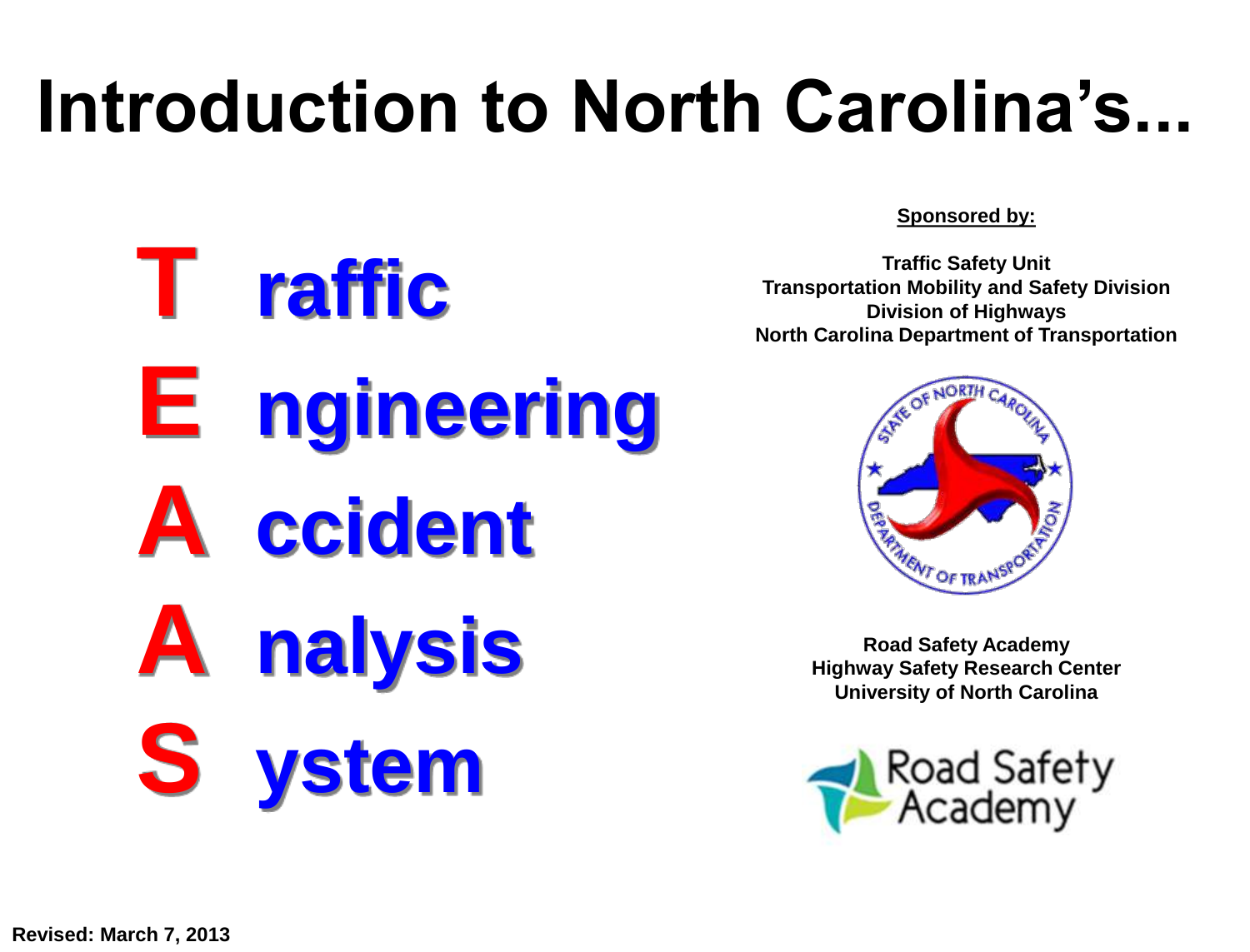#### **TEAAS Information**



#### **Traffic Safety Information and Resources**

Programs, projects, crash data, policies and other safety resources for North Carolina.

#### **Traffic Data**

Contractor Resources, Volume Class, Turning Movement, Workstream Information

Read More  $\rightarrow$ 

#### **Traffic Engineering Accident Analysis System (TEAAS)**

Resources and information for this crash analysis software, which is free for government agencies to download and use.

Read More  $\rightarrow$ 

#### **Traffic Engineering Policies, Practices and Legal Authority**

Policies, documentation and information for traffic engineering.

Read More  $\rightarrow$ 

https://connect.ncdot.gov/resources/safety/Pages/default.aspx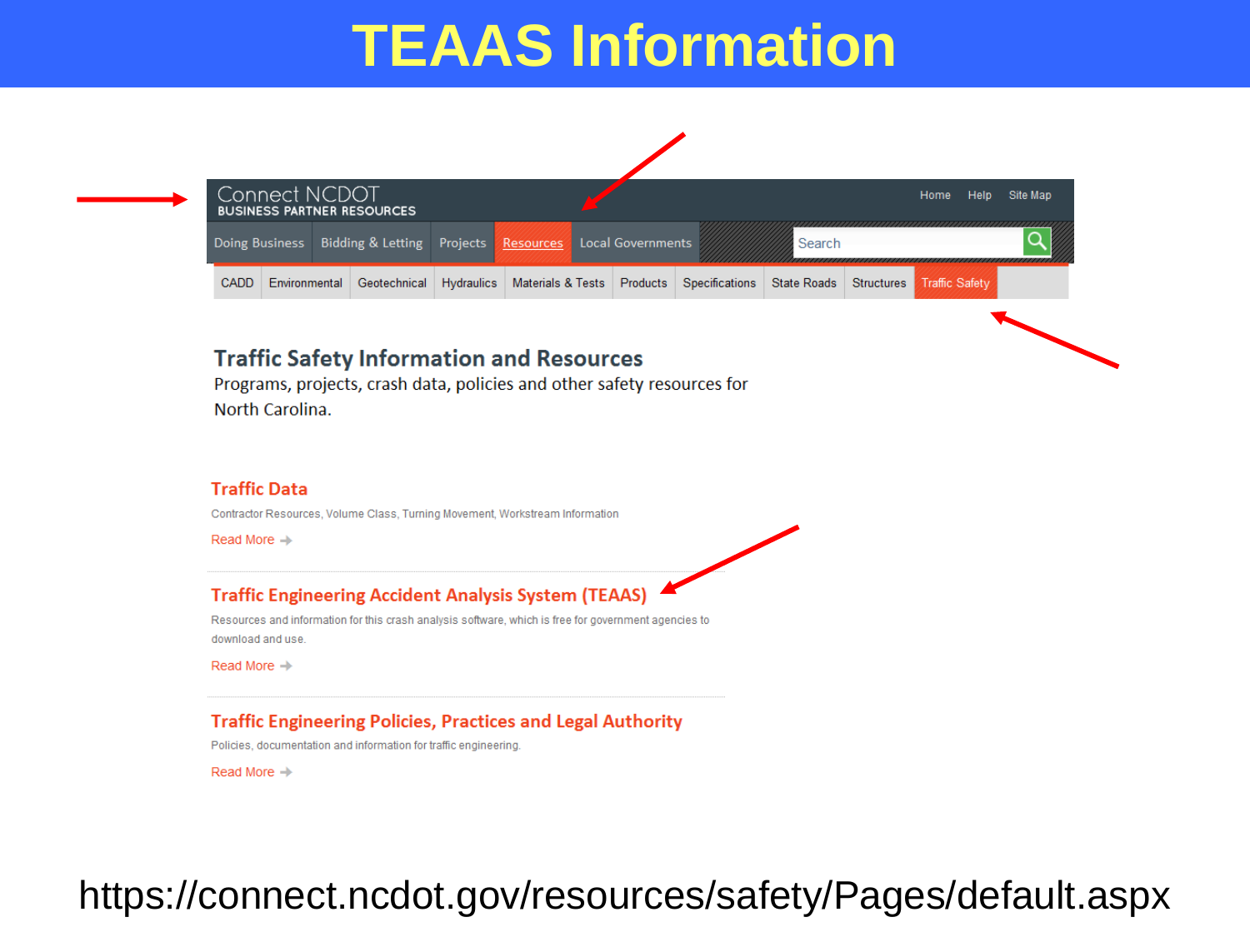#### **TEAAS Information (cont.)**



https://connect.ncdot.gov/resources/safety/Pages/TEAAS-Crash-Data-System.aspx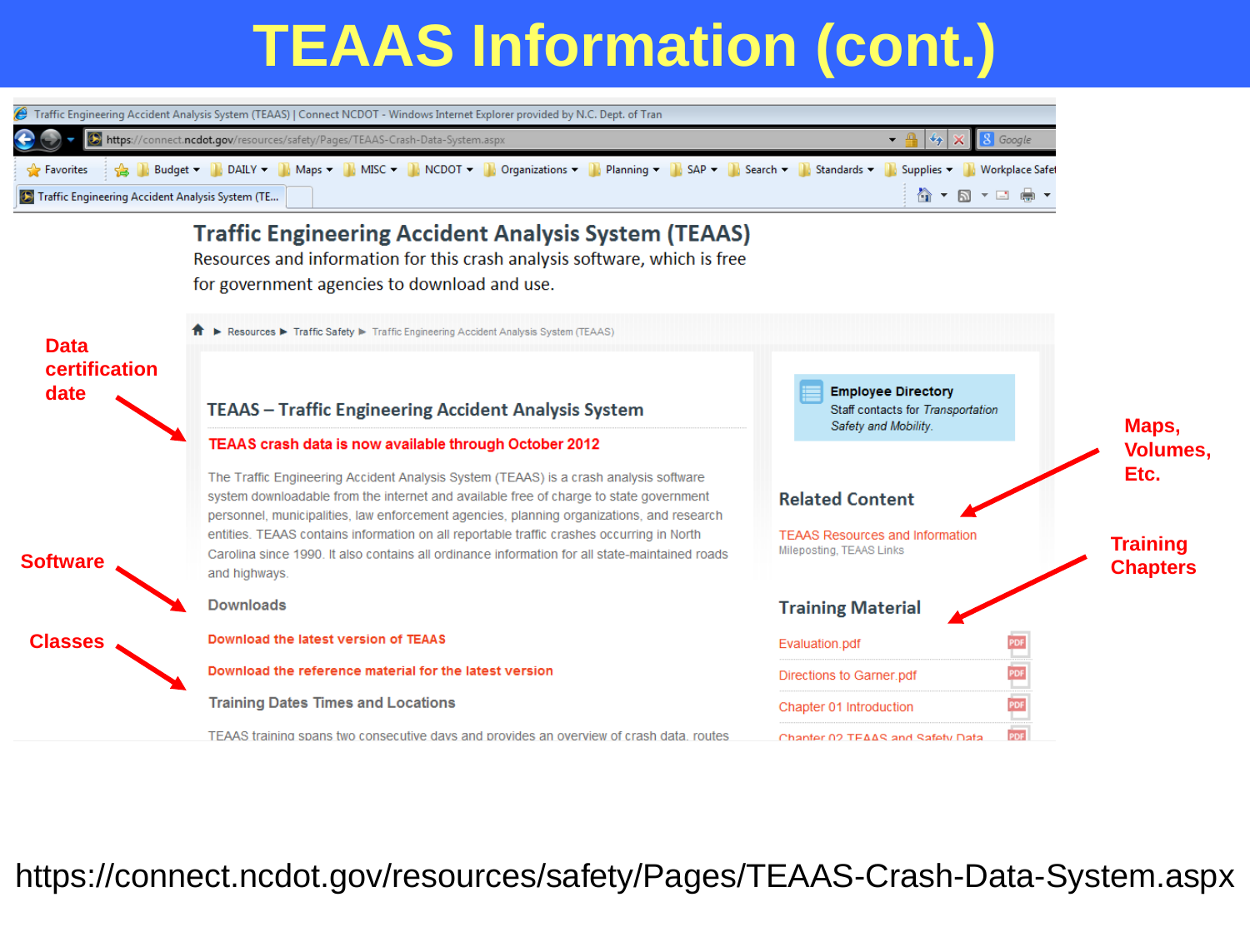#### **Definitions**

**Access Control –** The type of physical controls of a route that allows access to that route. There are four (4) types of access control: full (interchanges only), limited (interchanges and some at-grade intersections, but no driveways), partial (interchanges, at-grade intersections, and driveways), and none.

**Alternate Name –** A feature name that is not the preferred name. This can include names with prefixes (North, South, etc.) and/or suffixes (Road, Street, etc.) such as "North Main Street" would be an alternate spelling for the preferred name of "Main". This can also include variable spellings and/or similar sounding names such as "Greene" would be an alternate spelling for the preferred name of "Green" and "Brae Side" would be an alternate spelling for the preferred name of "Brayside".

**Alternate Route –** A route designated in addition to a mainline route only where both routes are needed to accommodate traffic demand and when the alternate route has substantially the same geometric and structural design standards of the mainline route. Alternate routes are signed with a supplemental "Alternate" plaque above the route number, and begin and end at mainline routes (i.e. US 1 Alternate begins and ends at US 1). Additions, changes, and deletions of North Carolina (NC) alternate routes require approval of the State Traffic Engineer. Additions, changes, and deletions of United States (US) alternate routes require approval of the American Association of State Highway and Transportation Officials (AASHTO).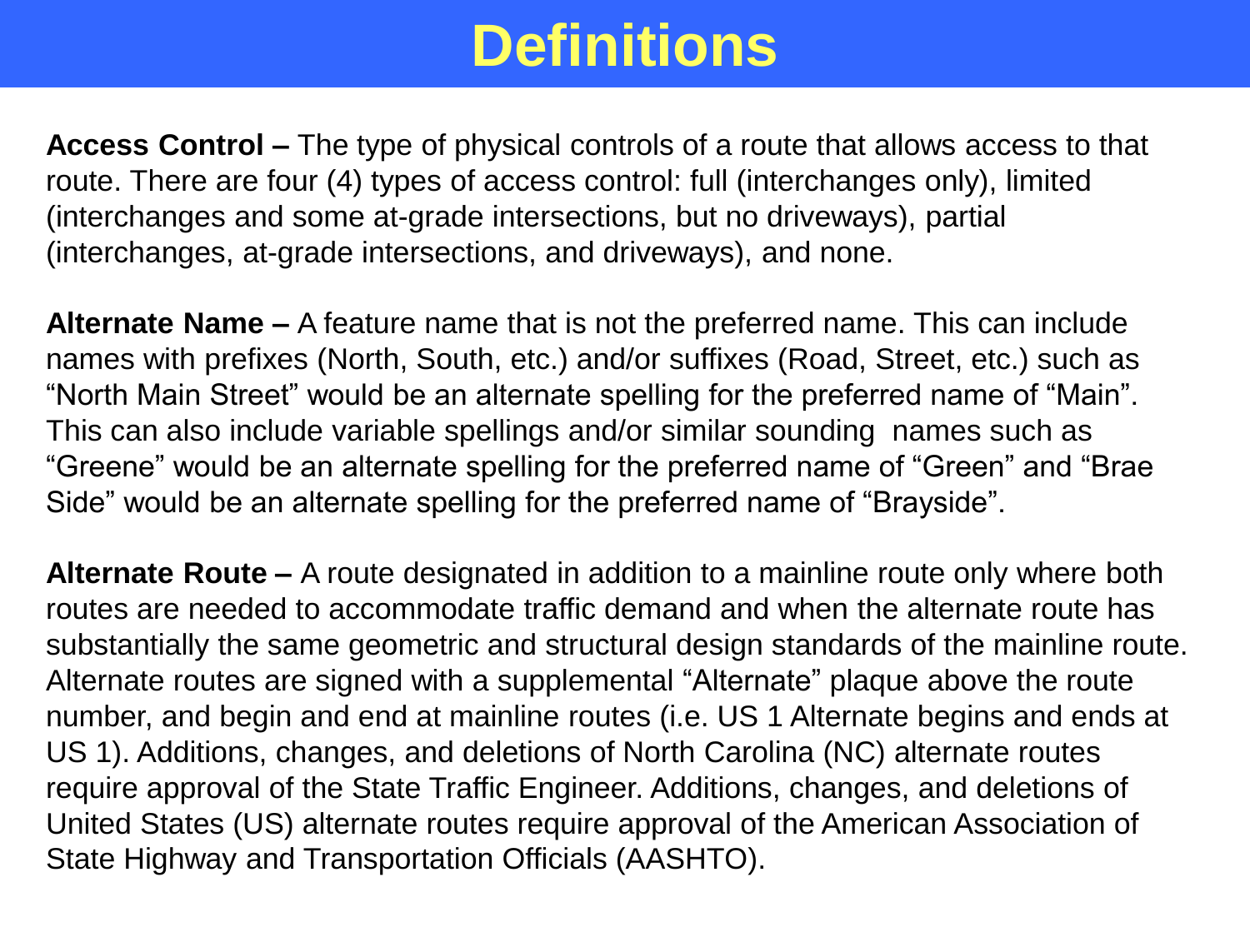#### **American Association of State Highway and Transportation Officials (AASHTO) –** A nationwide organization that has to approve additions, deletions and changes to

interstates (other than high priority corridors) and US routes (mainline, business, bypass, and alternate routes but NOT truck or connector routes).

**Analysis –** The identification of trends, frequencies, rates and other information used to develop counter-measures and assist in the mitigation of crash-related issues.

**Annual Average Daily Traffic (AADT) –** Generally a 48-hour volume count normalized over a year to account for seasonal, special event, and other fluctuations. These numbers are used for crash analyses in order to compute crash rates. Mainline interstates, freeways and major arterials are usually counted every year. Collectors and most local routes are generally counted every other year.

**Average Daily Traffic (ADT) –** Generally an unadjusted 48-hour volume count. These numbers are not used for crash analyses.

**Benefit/Cost (B/C) Ratio –** A ratio calculated by dividing the benefit of a proposed project by the cost of the proposed project. Benefit/cost (B/C) ratios are required for Spot Safety (SS and SF) projects and for Hazard Elimination (W) projects.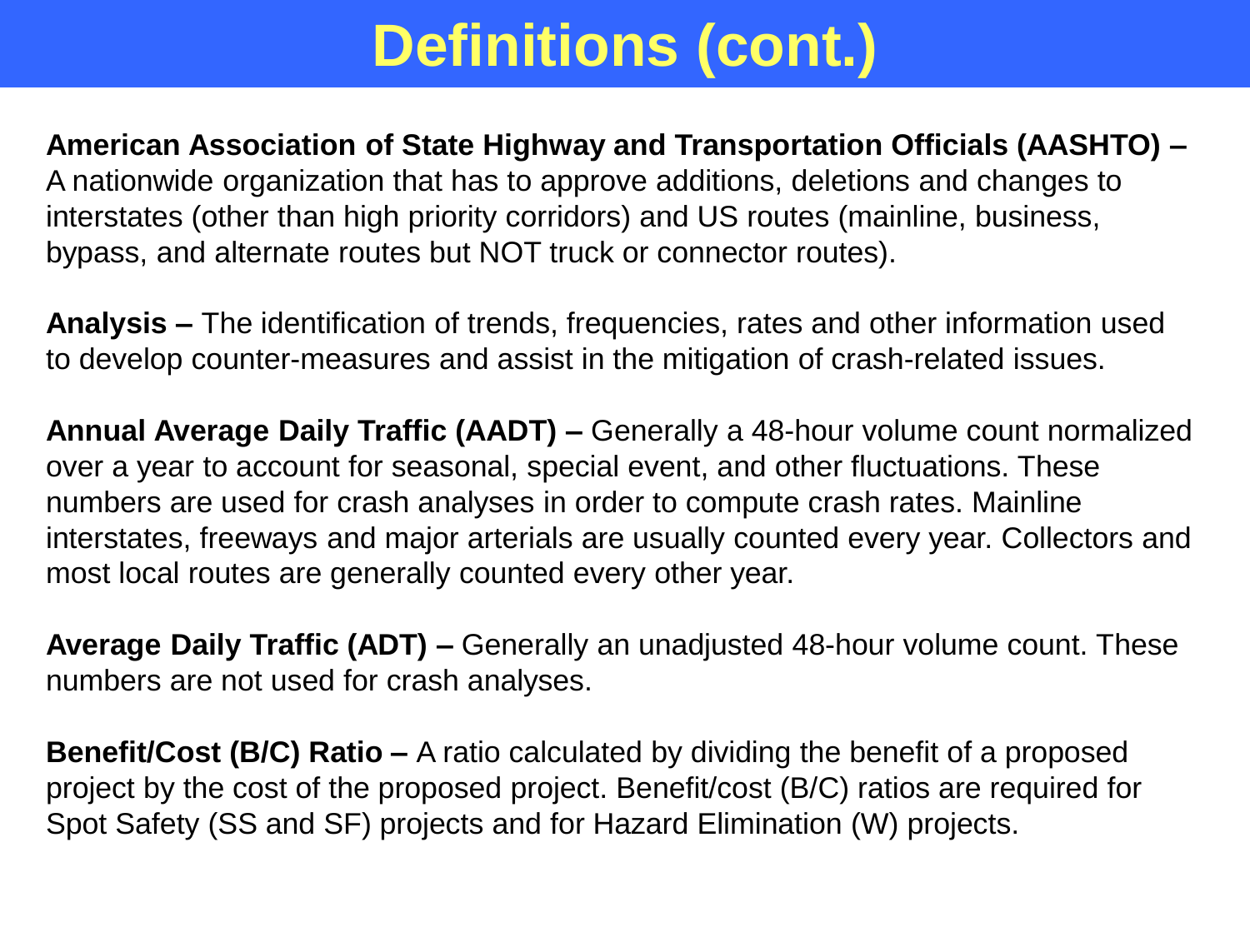**Boundary –** A political boundary (state line, county line, or municipal limit).

**Business Route –** A route principally within the corporate limits of a municipality which provides vehicles an opportunity to travel through the business part of the municipality. Business routes are signed with a supplemental "Business" plaque above the route number, and begin and end at mainline routes (i.e. US 1 Business begins and ends at US 1). Additions, changes, and deletions of North Carolina (NC) business routes require approval of the State Traffic Engineer. Additions, changes, and deletions of United States (US) business routes require approval of the American Association of State Highway and Transportation Officials (AASHTO). Additions, changes, and deletions of Interstate (I) business routes require approval of the Federal Highway Administration (FHWA) and the American Association of State Highway and Transportation Officials (AASHTO).

**Bypass Route –** A route specifically established to avoid congested areas and/or municipalities (also called a "relief" route). Bypass routes are signed with a supplemental "Bypass" plaque above the route number, and begin and end at mainline routes (i.e. US 1 Bypass begins and ends at US 1). Additions, changes, and deletions of North Carolina (NC) bypass routes require approval of the State Traffic Engineer. Additions, changes, and deletions of United States (US) bypass routes require approval of the American Association of State Highway and Transportation Officials (AASHTO).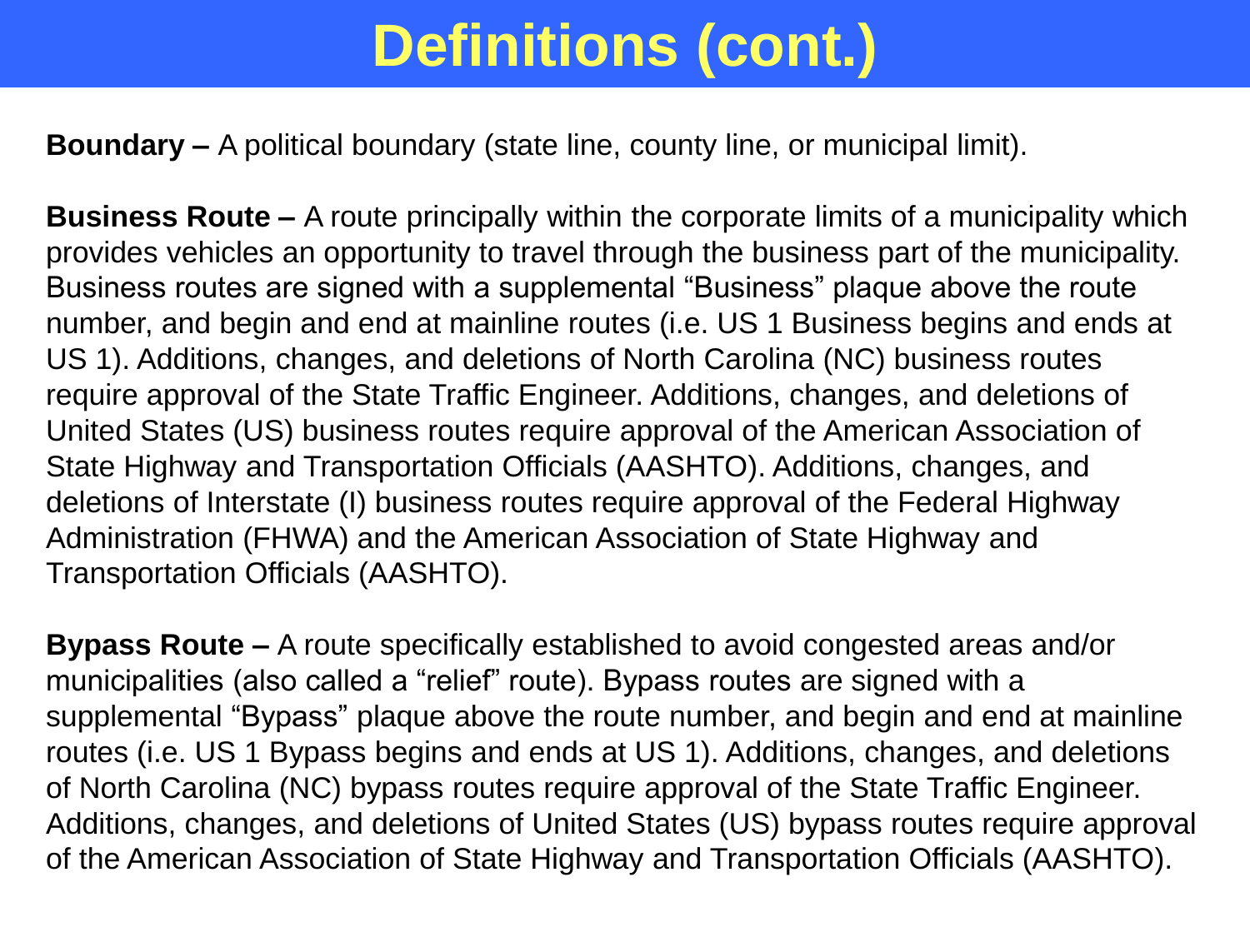**Cardinal Directions –** North, South, East, and West.

**Certificate of Rulemaking (COR) –** A listing of ordinances being enacted or repealed on a given date.

**Cluster Analysis –** The identification of locations where crashes are grouped together in close proximity to each other.

**Coinciding Routes –** Routes inventoried on the same stretch of pavement. An example would be US 1 and Capital Boulevard in Raleigh (Wake County).

**Collision Diagram –** A visual representation of crash information.

**Connector Route –** A route specifically established to connect two different mainline routes that do not intersect (i.e. US 117 Connector between US 117 and I 40 in Sampson and Duplin counties). Connector routes may have the same geometric and structural design standards of the mainline routes, are signed with a supplemental "Connector" plaque above the route number, and begin (but not necessarily end) at mainline routes. Additions, changes, and deletions of North Carolina (NC) connector routes and United States (US) connector routes require approval of the State Traffic Engineer.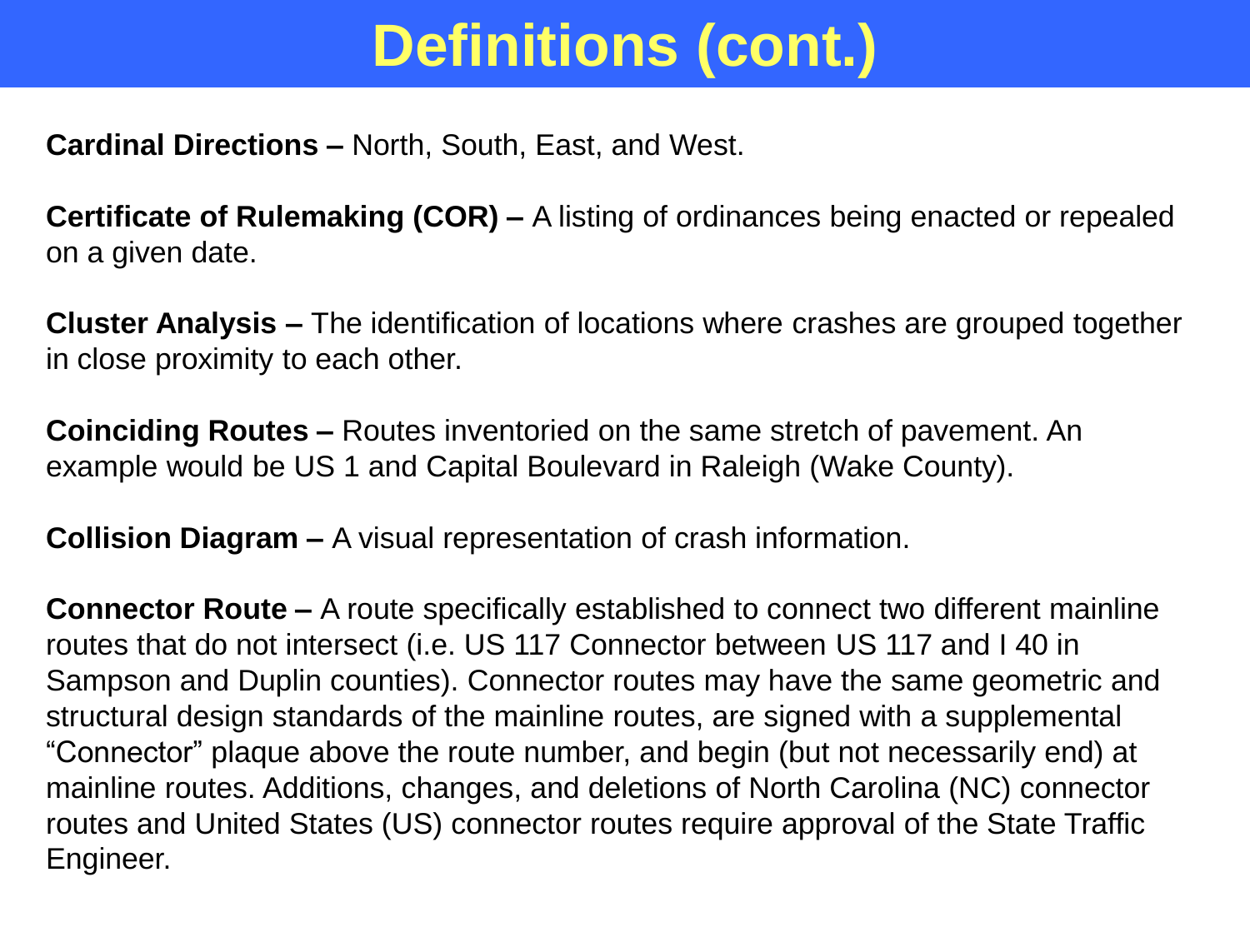**Counter-Measure (CM) –** Any engineering, enforcement, or education item or method used to reduce crash-related issues (i.e. the installation of turn lanes, increased lighting, signing upgrades, attaching back plates to signals, etc.)

**County GIS Maps –** Maps maintained by county governments primarily for tax purposes and emergency response routing. These maps are usually available on the internet and are the preferred source for local road names and alignments.

**Couplets –** A pair of direction specific pavement that carries one-way traffic in opposite directions. The road may be divided (i.e. I 40 eastbound and I 40 westbound) or paired streets (i.e. US 70 eastbound /Dawson Street and US 70 westbound /McDowell Street in Raleigh).

**Crash Rate –** The number of crashes per 100 million vehicle miles (MVM). Crash rate is calculated by dividing the number of crashes by the exposure.

**Crash Rate (Critical) –** A statistically adjusted statewide crash rate based on a 95% level of confidence (K factor  $= 1.645$ ). Critical crash rates are usually used for state transportation improvement program (STIP) projects and benefit/cost (B/C) ratio calculations.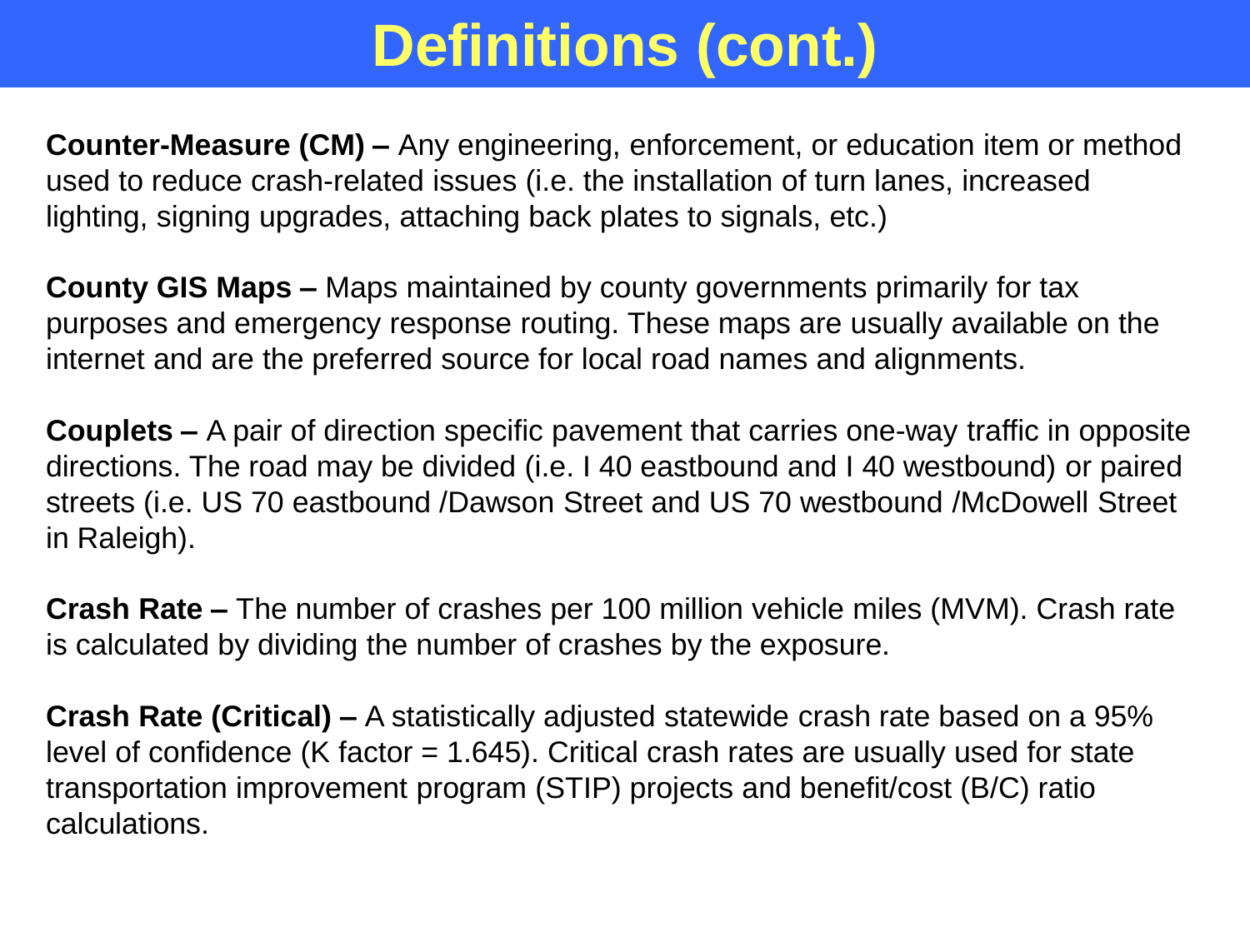**Crash Rate (Statewide) –** The number of crashes per 100 million vehicle miles (MVM). Statewide crash rates cover a three-year period by cross-section and are generally published annually. Statewide crash rates are only available for strip segments and not intersections.

**Crash Report –** See "DMV-349"

**Crash Web –** An on-line system maintained by the Division of Motor Vehicles (DMV) for accessing crash reports. Access to this system for TEAAS users is maintained by NCDOT's Traffic Safety Unit.

**Cross Section –** The type of road being used at a particular location. Examples are two-lane undivided, multi-lane divided with full control access, five-lane undivided with a two-way center turn lane, etc.

**Date Range –** The range of dates used for crash analyses. The standard date range is five (5) years ending with the most recent date available for crash data (posted on the TEAAS web site).

**Direction to Next –** The compass direction from one feature on a route to the next feature on the route, following the direction of the route.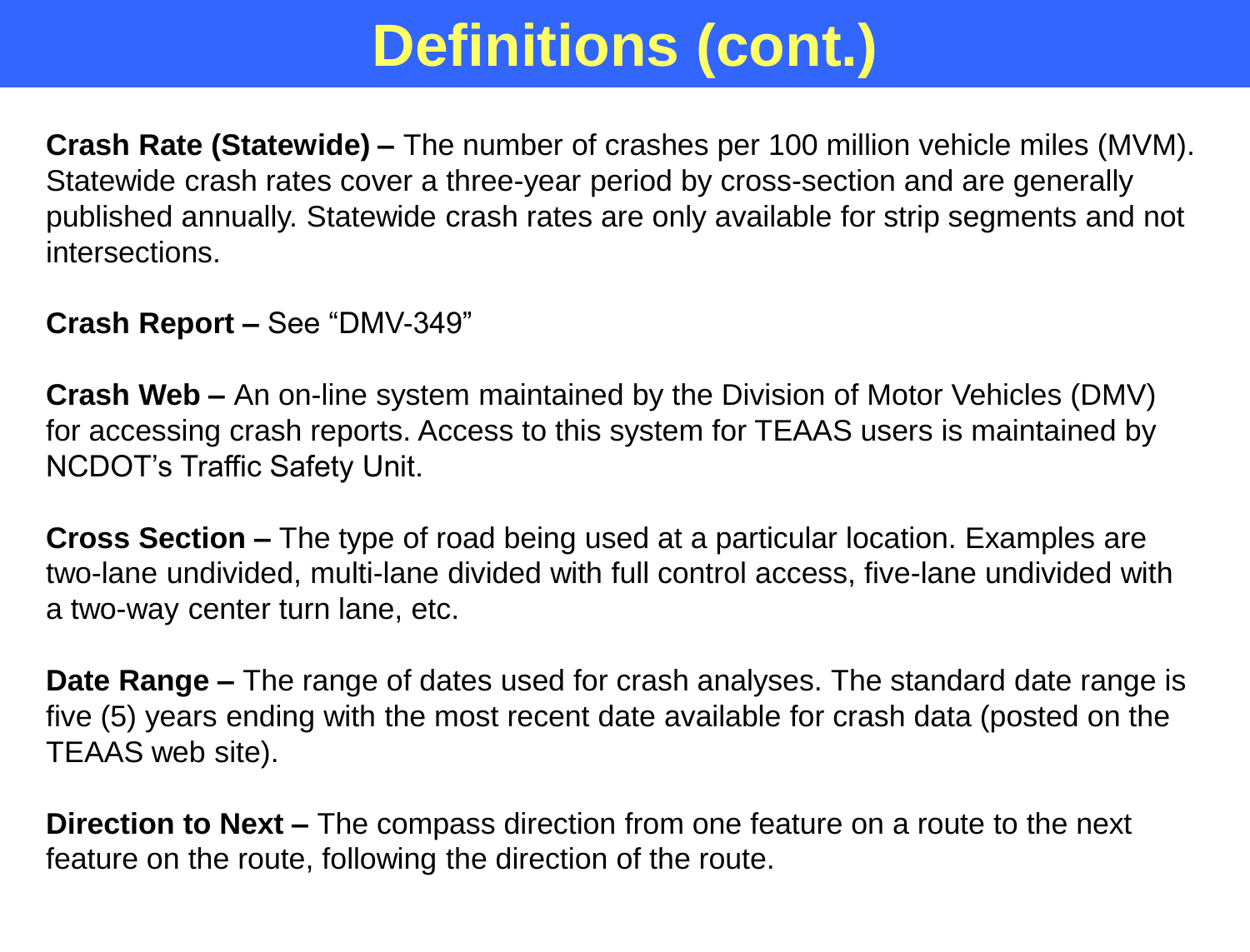**Distance to Next –** The distance from one feature on a route to the next feature on the route, following the direction of the route.

**DMV-349 –** The current version of the standardized crash report form for North Carolina maintained by the Division of Motor Vehicles (DMV).

**Dummy Route –** A route inventoried in TEAAS (Interstate 1 with 8-digit code of 10000001) that can be used to consolidate studies (i.e. those in more than one county like TIP projects) or for uploading a subset of crash information (i.e. bicycle crashes).

**Engineering Directions –** Default engineering directions are West to East and South to North.

**Eight (8) Digit Code –** Numeric code with eight (8) digits used in TEAAS and the Linear Referencing System (LRS) to identify routes.

**Equivalent Property Damage Only (EPDO) –** A calculated damage value, based on property damage only (PDO) crashes, assigned to crash level severity: K and A crashes  $= 76.8$ , B and C crashes  $= 8.4$ , and O and U crashes  $= 1$ .

**Exposure –** Used in calculating crash rates. Exposure = (volume)(distance)(time)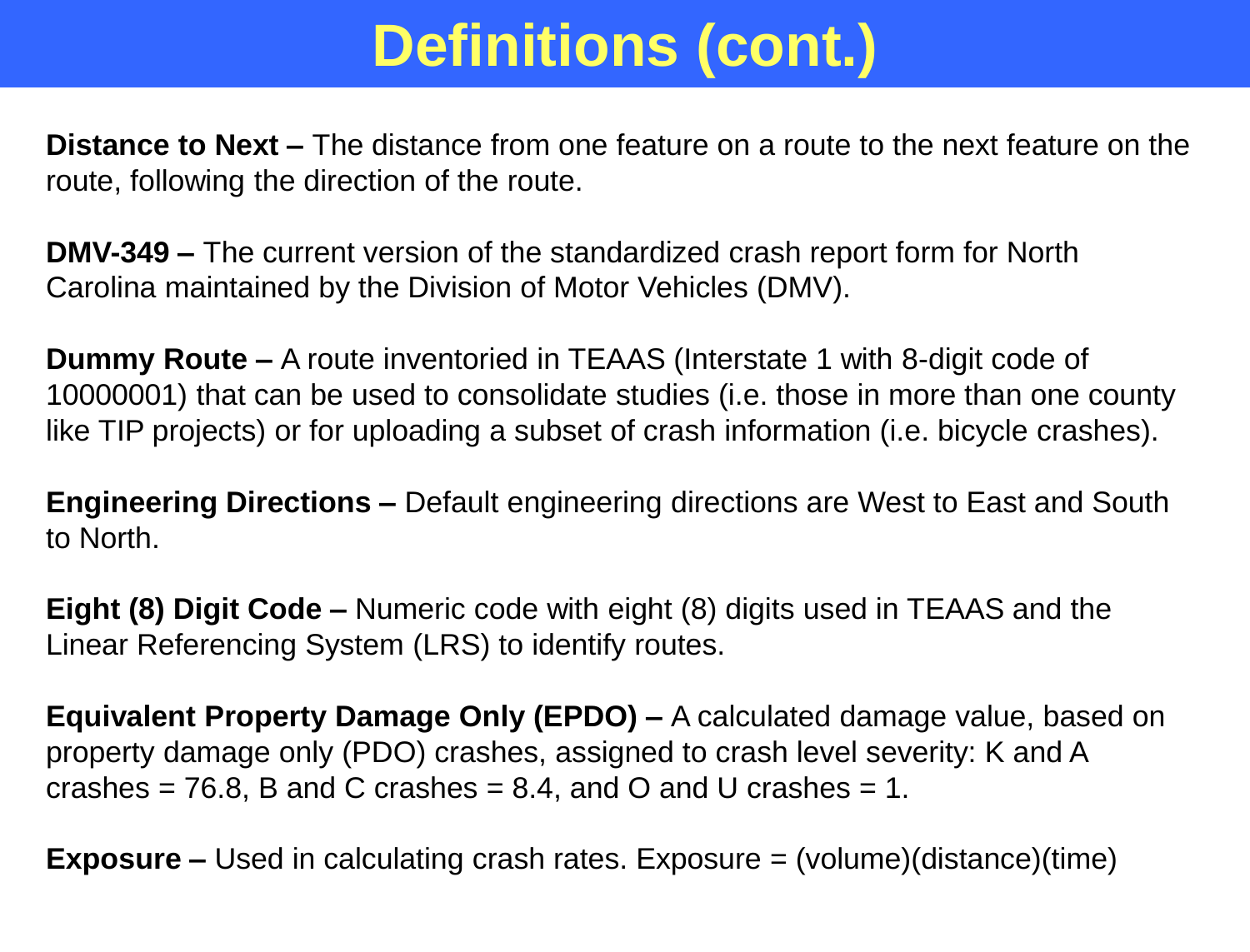**Extraterritorial Jurisdiction (ETJ) –** Any area outside a municipality that receives municipal services.

**Fatal Crash –** A crash having at least one person die from their injuries within twelve (12) months of the crash.

**Feature –** One of five (5) items mileposted in the Traffic Engineering Accident Analysis System (TEAAS): at-grade intersections, boundaries (state, county, and municipal), structures that carry the roadway, mile markers, and at-grade railroad crossings.

Feature Name –

**Fiche Report –** Identifies all crashes on specified routes within a given county and date range regardless of whether or not they milepost. This report is usually used for quality control of crash analysis results in TEAAS, but can also be used as a stand-alone study for quick answers to questions.

**Frequency Analysis –** A review of how often something occurs based on crash type, time (month, day, hour), vehicle type, etc.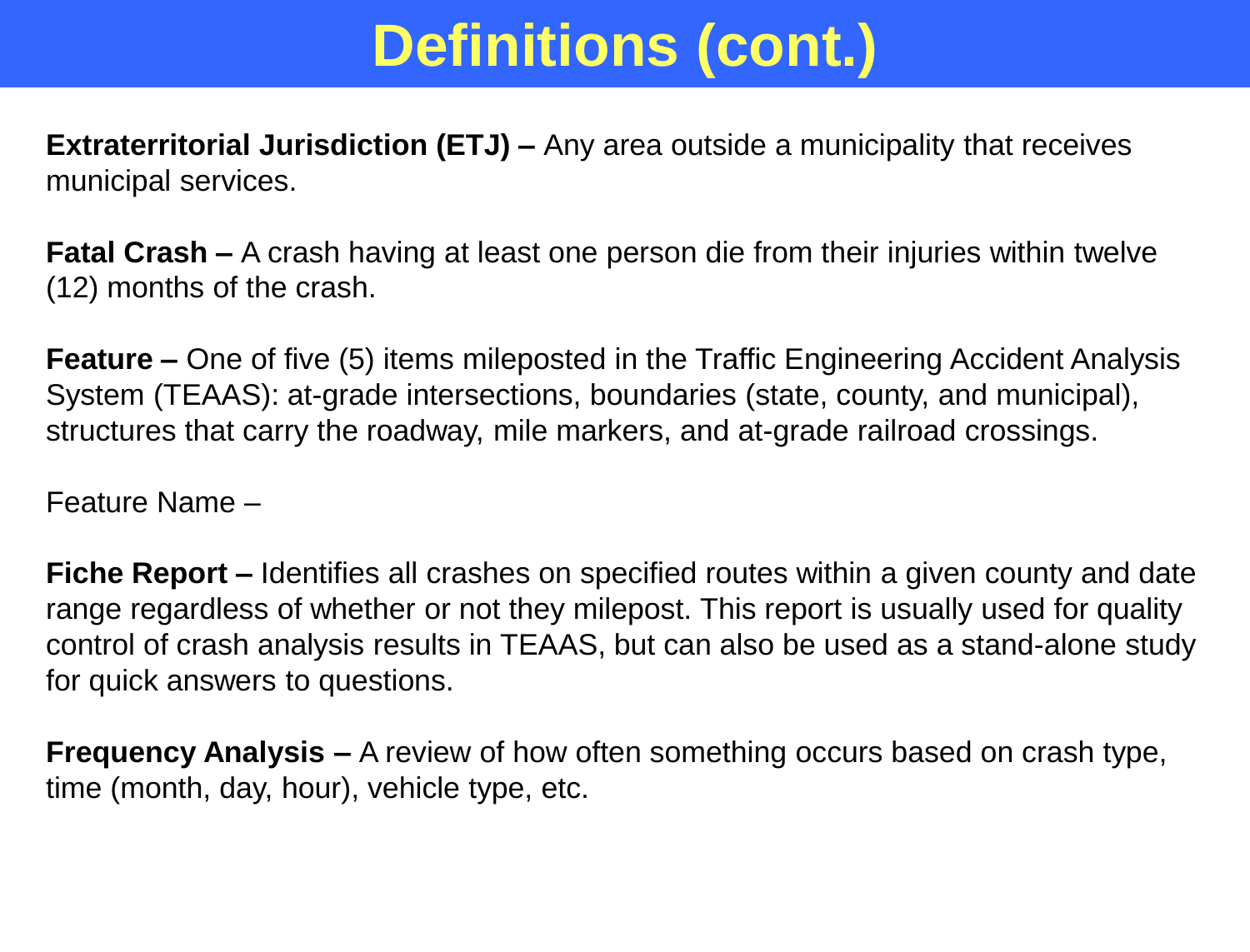**Hazard Elimination Project (W project) –** A safety project estimated to cost between \$400,000 and \$1,000,000. Hazard elimination (W) projects are generally scheduled in the State Transportation Improvement Program (STIP) along with other projects.

**Heavy Truck –** Any of the following vehicle types: truck/trailer, truck/tractor, tractor/semi-trailer, tractor/doubles, or unknown heavy truck).

**High Order (HO) Route –** Generally the route with the smallest 8-digit code among any coinciding routes on a given segment of road. Exceptions are where route changes have occurred.

**Highway Safety Improvement Program (HSIP) –** A federally mandated program that systematically reviews all crashes to identify locations that meet safety warrants.

**Highway Traffic Ordinance (HTO) –** See "Certificate of Rulemaking"

**Incorporated Municipality –** Any municipality provided with a charter by the General Assembly that allows the municipality to enact ordinances.

**Inventoried Route –** Any route listed in TEAAS.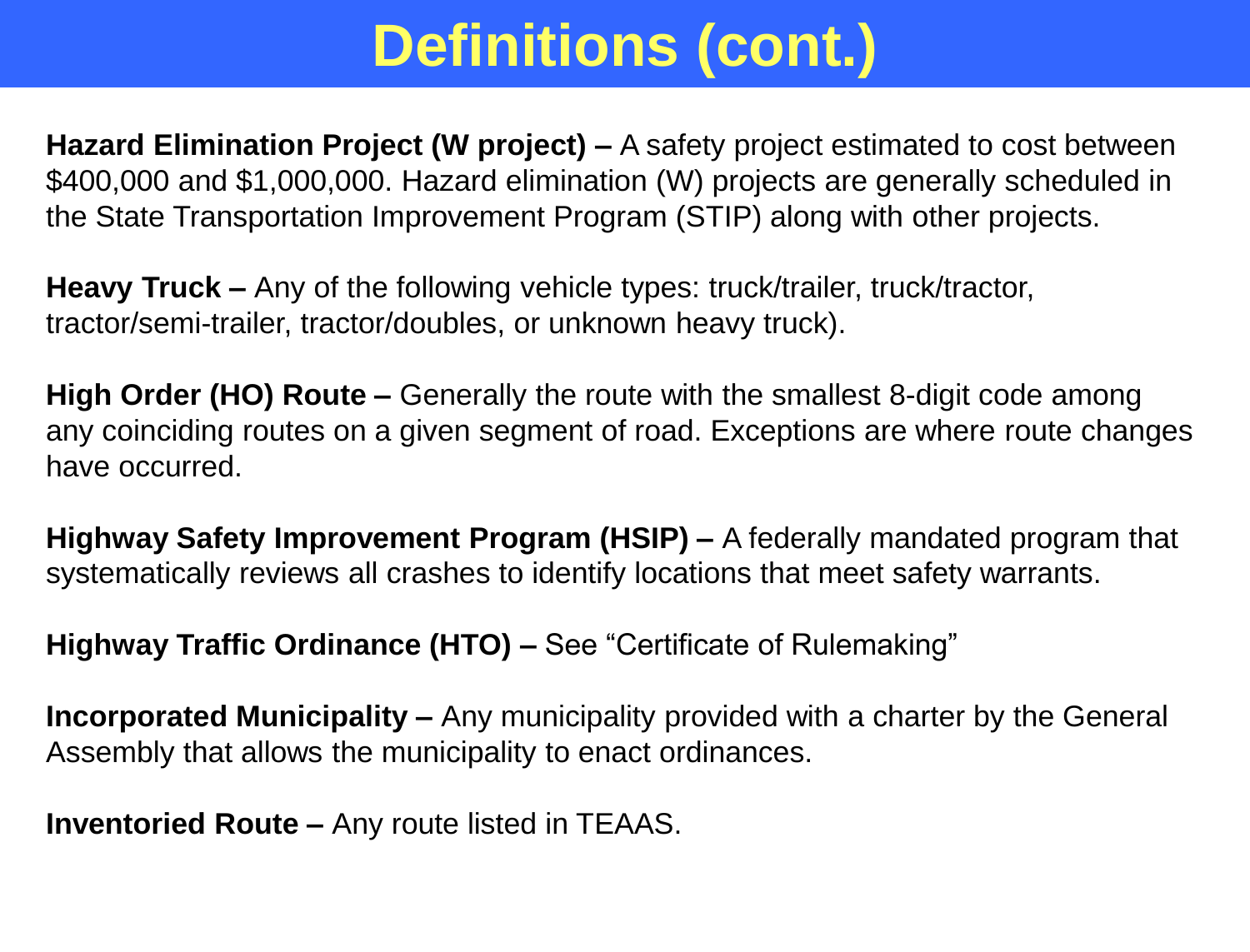**Law Enforcement Agency (LEA) –** Any agency accredited to enforce laws. Examples include municipal police departments, county sheriff departments, the State Highway Patrol (SHP), the State Capitol Police, university/college police departments, etc.

**Linear Referencing System (LRS) –** The official line work for the State of North Carolina maintained by the Geographic Information Systems (GIS) Unit.

**Local Name –** The name of a route assigned by a County or Municipality (i.e. Main Street, Judd Parkway, Stewart Road, etc.). State Highway System routes can have multiple local names depending on where that portion of the route is located.

**Loop –** When one route intersects another route more than once.

**Low Order (LO) Route –** Any coinciding route that is not the High Order (HO) route.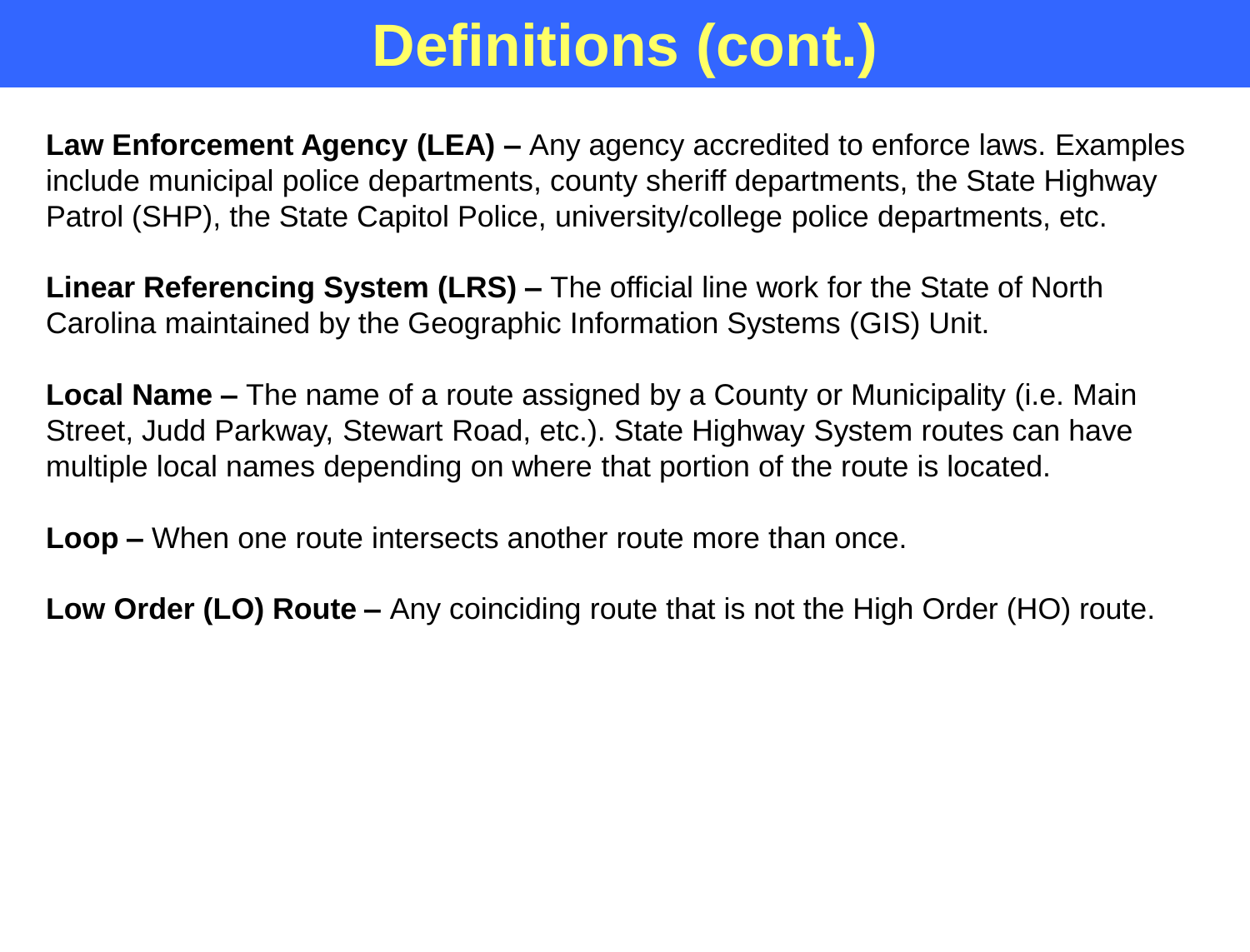**Mainline Route –** A route with approximately the highest design standards and shortest distance between two points. Mainline routes do not have supplemental plaques above the route number, and begin and/or end at other routes (i.e. NC 561 between US 401 in Franklin County and NC 45 in Hertford County), state lines (i.e. US 17 between the South Carolina state line and the Virginia state line), or serve a specific destination (i.e. NC 345 between US 64 and Wanchese in Dare County). Additions, changes, and deletions of North Carolina (NC) mainline routes require approval of the State Traffic Engineer. Additions, changes, and deletions of United States (US) mainline routes require approval of the American Association of State Highway and Transportation Officials (AASHTO). Additions, changes, and deletions of Interstate (I) mainline routes require approval of the Federal Highway Administration (FHWA) and the American Association of State Highway and Transportation Officials (AASHTO).

**Median Year –** The approximate middle year of a crash analysis date range (i.e. for a date range of 2008 – 2012, the median year would be 2010). The median year determines from what year the annual average daily traffic count should be obtained and used in the crash analysis.

**Mile –** English unit of distance. One mile equals 5,280 feet.

**Mile Marker –** A sign indicating the approximate distance, in miles, from the beginning of a route within the state to the sign (i.e. mile marker 145 on I 40 is approximately 145 miles from the Tennessee State line).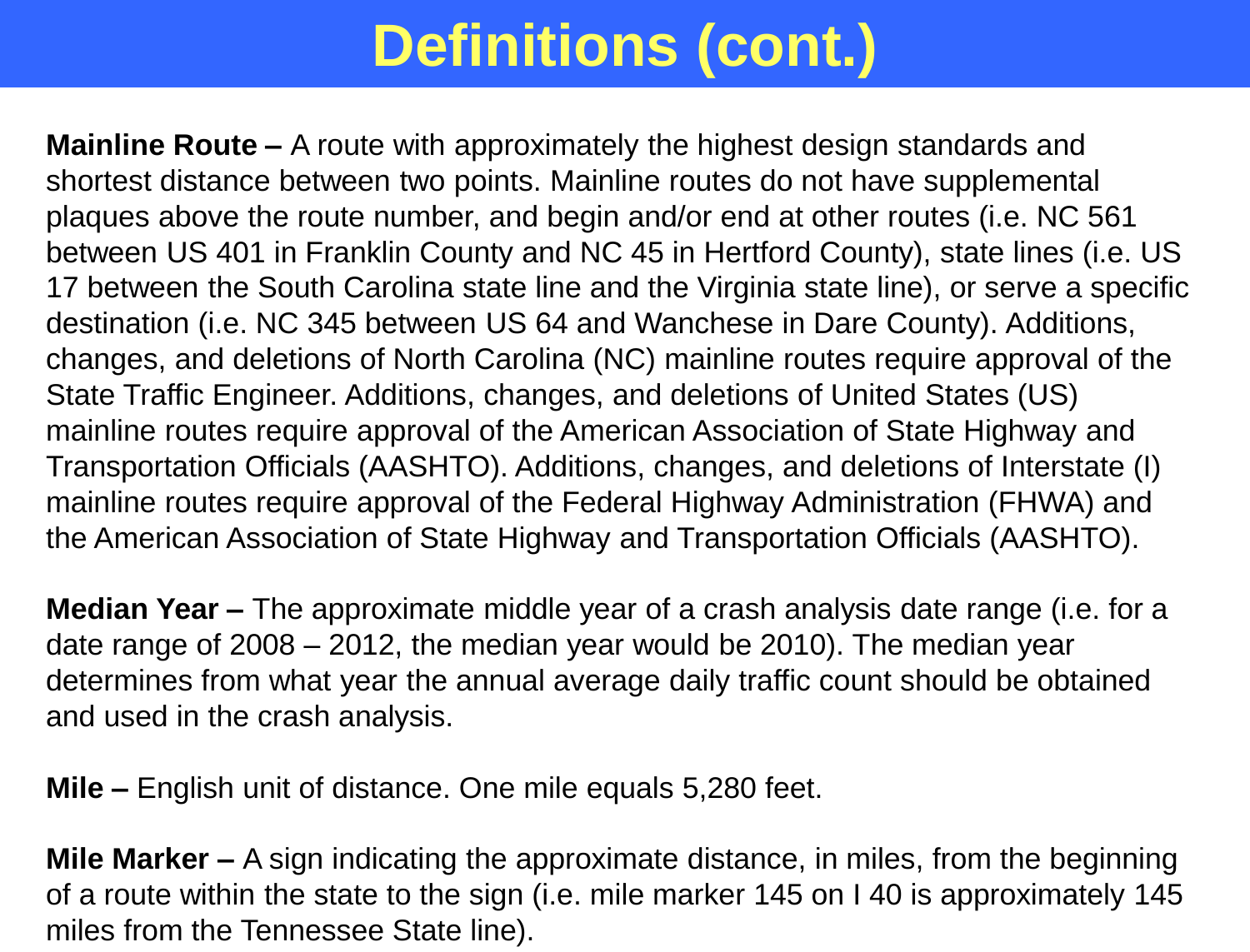**Milepost –** An imaginary distance marker, in miles, of a feature from the beginning of a route. Mileposts are specific to counties and routes (i.e. they do not cross county lines and may not be the same from one route to the next).

**Mileposting –** The process of adding features to routes in the Traffic Engineering Accident Analysis System (TEAAS).

**Mile Marker –** A distance marker (green/white sign) indicating the distance of a route from its beginning. Mile markers are not county-specific.

**Mitigation –** The process of reducing the frequency and/or adverse impacts of one or more conditions. Mitigation is usually achieved by implementing one or more countermeasures.

**Municipality –** Any city (or Town, Village, etc.) with defined borders that provides services for its residents. Municipalities may be incorporated or unincorporated.

**National Network (NN) –** A network of roads designated by the United States Department of Transportation (USDOT) in 1983 through the Surface Transportation Assistance Act (STAA) for use by truck tractors with 53' semitrailers, truck tractors with twin trailers (semitrailer and trailer), and truck tractors with semitrailers and/or trailers wider than 96" but not wider than 102". Federal law also allows these vehicles to travel up to one mile from the NN for food, fuel, repairs and lodging.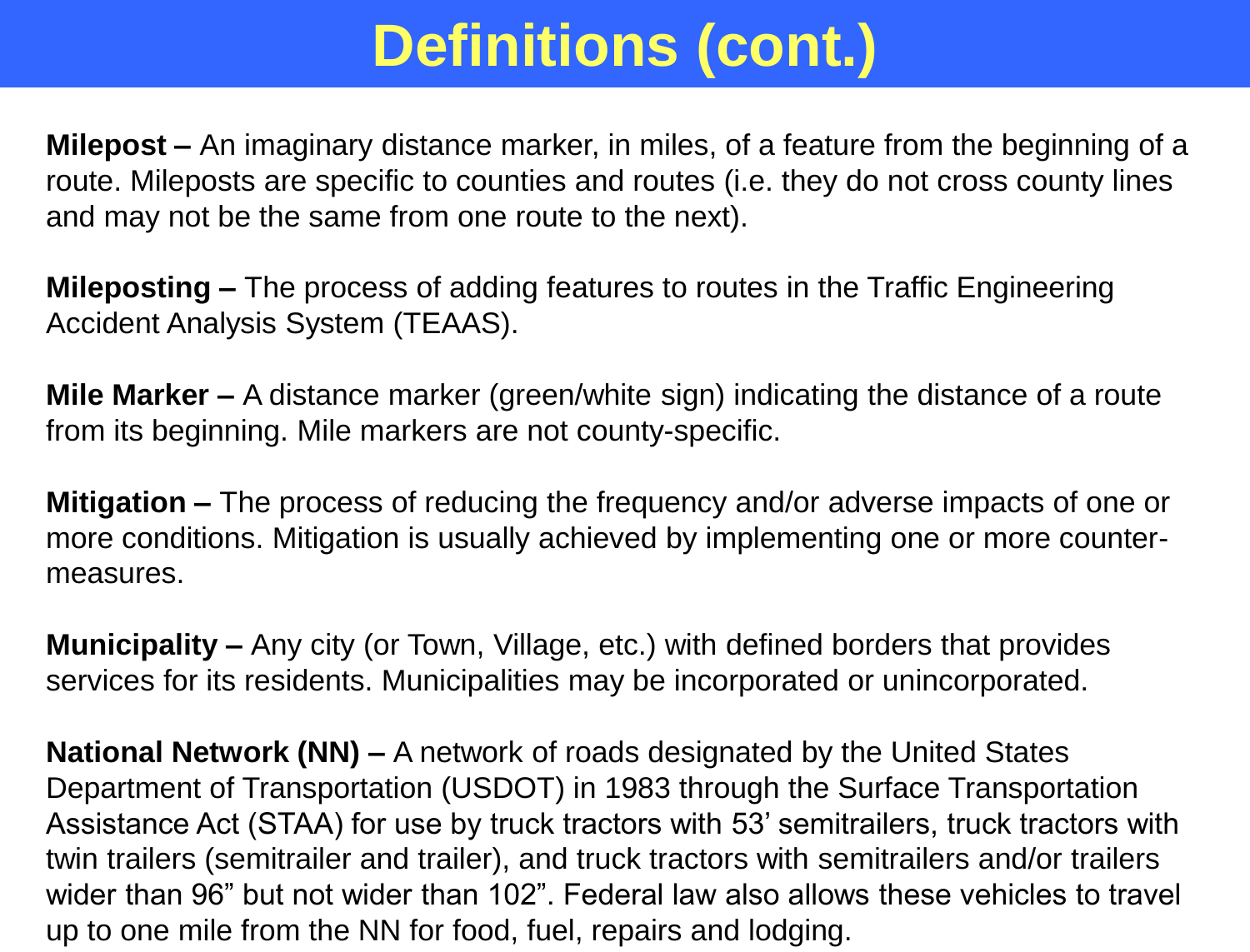#### **National Truck Network (NTN) –** See "National Network"

**North Carolina Administrative Code (NCAC) –** The rules of North Carolina that clarify legislation from an operational or situational perspective but are subservient to general statutes.

**North Carolina General Statutes (NCGS) –** The laws of North Carolina.

**North Carolina (NC) Route –** A state highway system primary route that is not an interstate or a secondary road, is usually designated with one, two, or three digits (i.e. NC 3, NC 55, or NC 211), and usually crosses county lines. In general, a NC route will not exist on the same pavement as a secondary road, but may coincide, at least in part, with interstates and other primary routes. Additions, deletions, and changes to NC routes must be approved by the State Traffic Engineer.

**North Carolina Truck Network (NCTN) –** A network of roads in North Carolina including the National Network (NN) and other additional roads designated by the Board of Transportation (BOT) for use by truck tractors with 53' semitrailers and/or truck tractors with twin trailers (semitrailer and trailer). State law also allows these vehicles to travel up to three miles from the NCTN for food, fuel, repairs and lodging.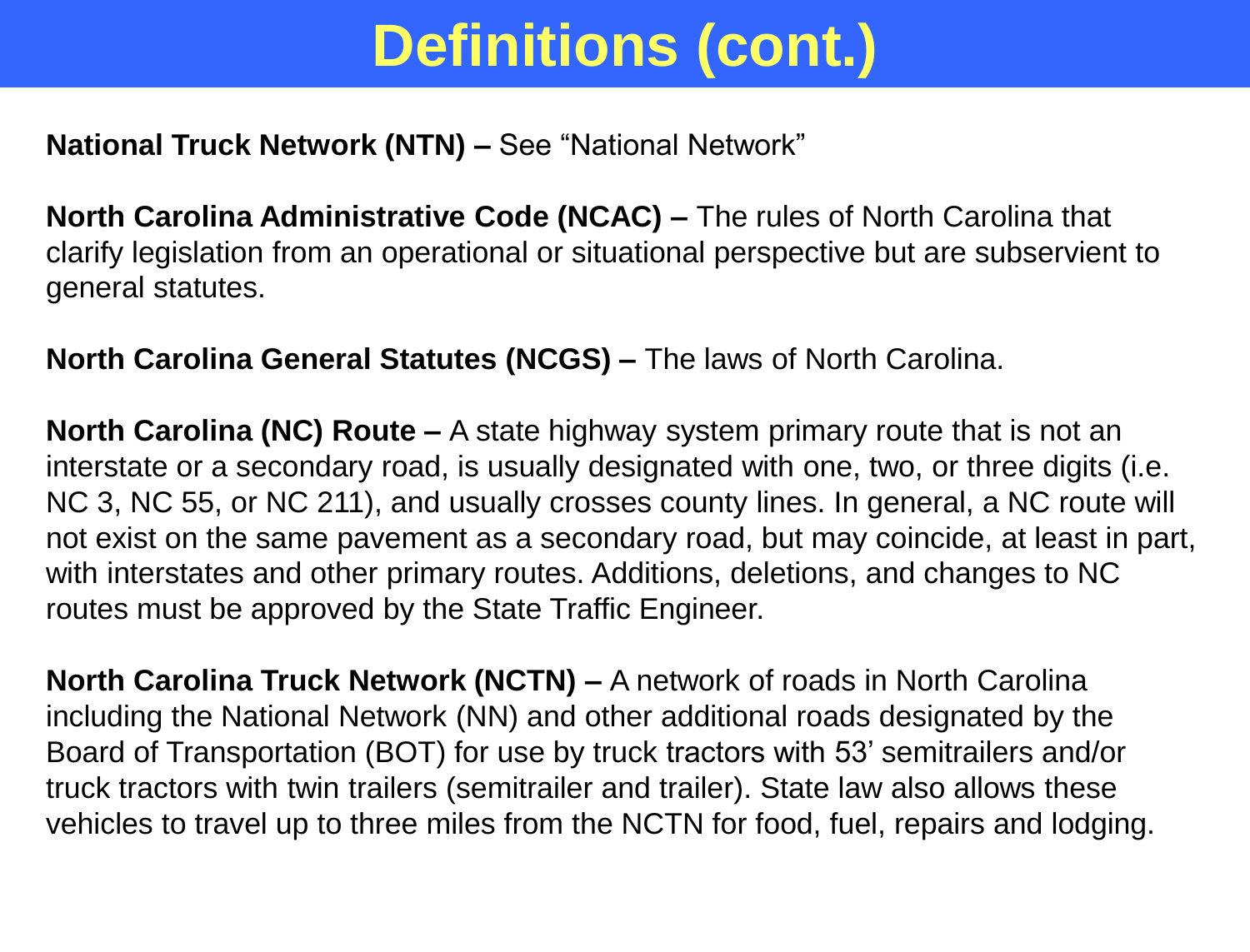**Ordinance –** A legal and enforceable condition governing the use of the state highway system. Ordinances are location (county and route) specific and include items such as speed limits, parking restrictions, and truck routes. Ordinances must be approved by the State Traffic Engineer.

**Ordinance Package –** See "Certificate of Rulemaking"

**Overlap –** The condition where more than one ordinance occurs on the same segment of road. In most cases this condition is acceptable because the ordinanced conditions do not conflict (i.e. a speed limit at the same location as a parking restriction) but in some cases it is problematic because the conditions directly conflict with one another (i.e. a 60 MPH speed limit at the same location as a 70 MPH speed limit).

**Person –** Any person involved in a crash.

**Potentially Hazardous (PH) Location –** Any location identified by the Highway Safety Improvement Program (HSIP) that requires additional analysis and investigation.

**Preferred Name –** The "core" or "preferred" spelling of various similar road names without prefixes or suffixes (i.e. "Green" is the preferred name for "N. Green Street", "Green St.", "Greene Road", etc.).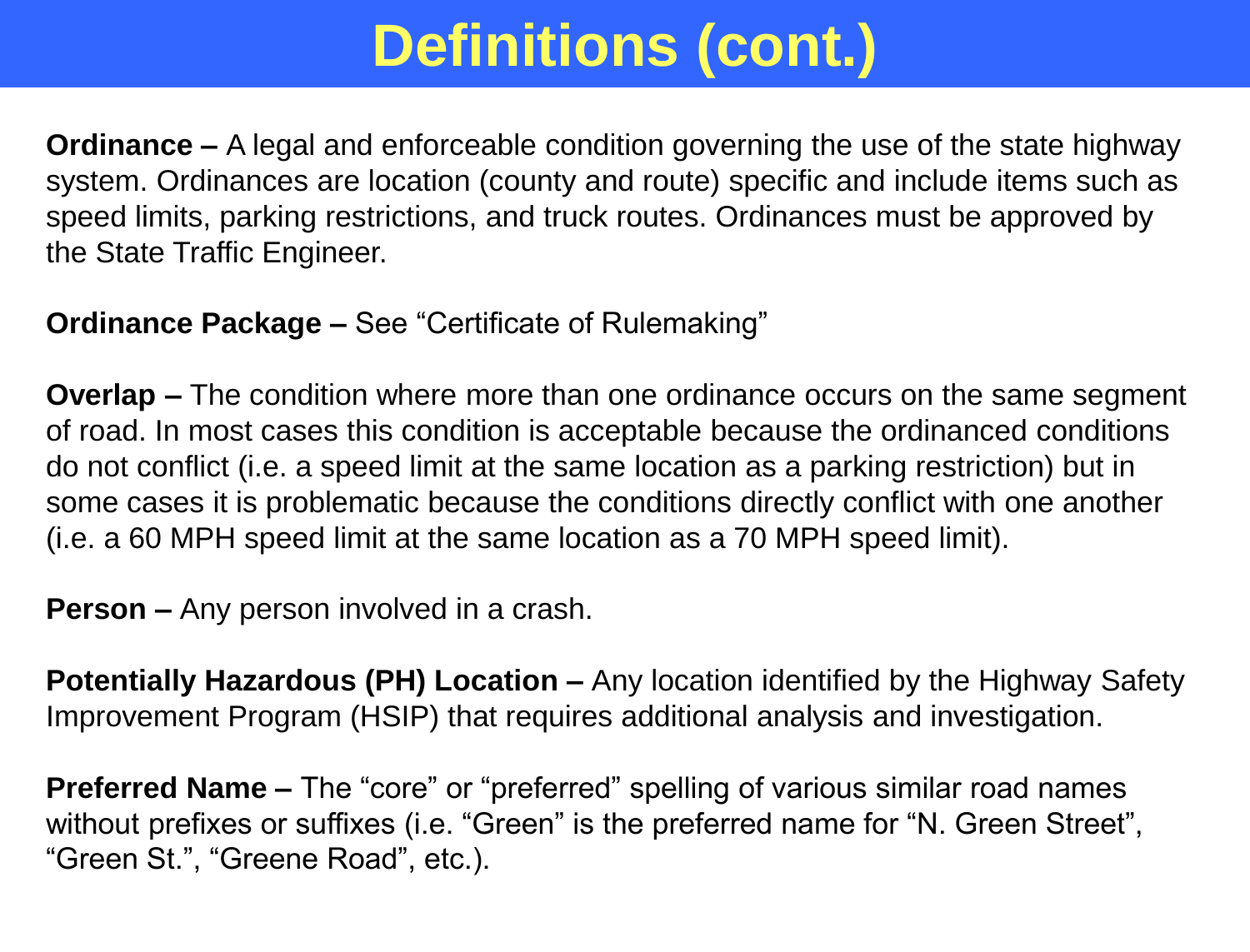**Primary Data Maintainer (PDM) –** A role in TEAAS that allows an individual to create road and municipal codes, add alternate spellings, and to force lower order routes to be higher order routes.

**Primary Route –** A state highway system route that is not an interstate or a secondary road and is usually designated as a US (United States) or NC (North Carolina) route. Primary routes are designated with one, two, or three digits (i.e. US 401, NC 55, or US 1), and the route numbers usually cross county lines. In general, a primary route will not exist on the same pavement as a secondary road, but may coincide, at least in part, with interstates and other primary routes.

**Private Property (PP) –** Any road or driveway not open for use by the public.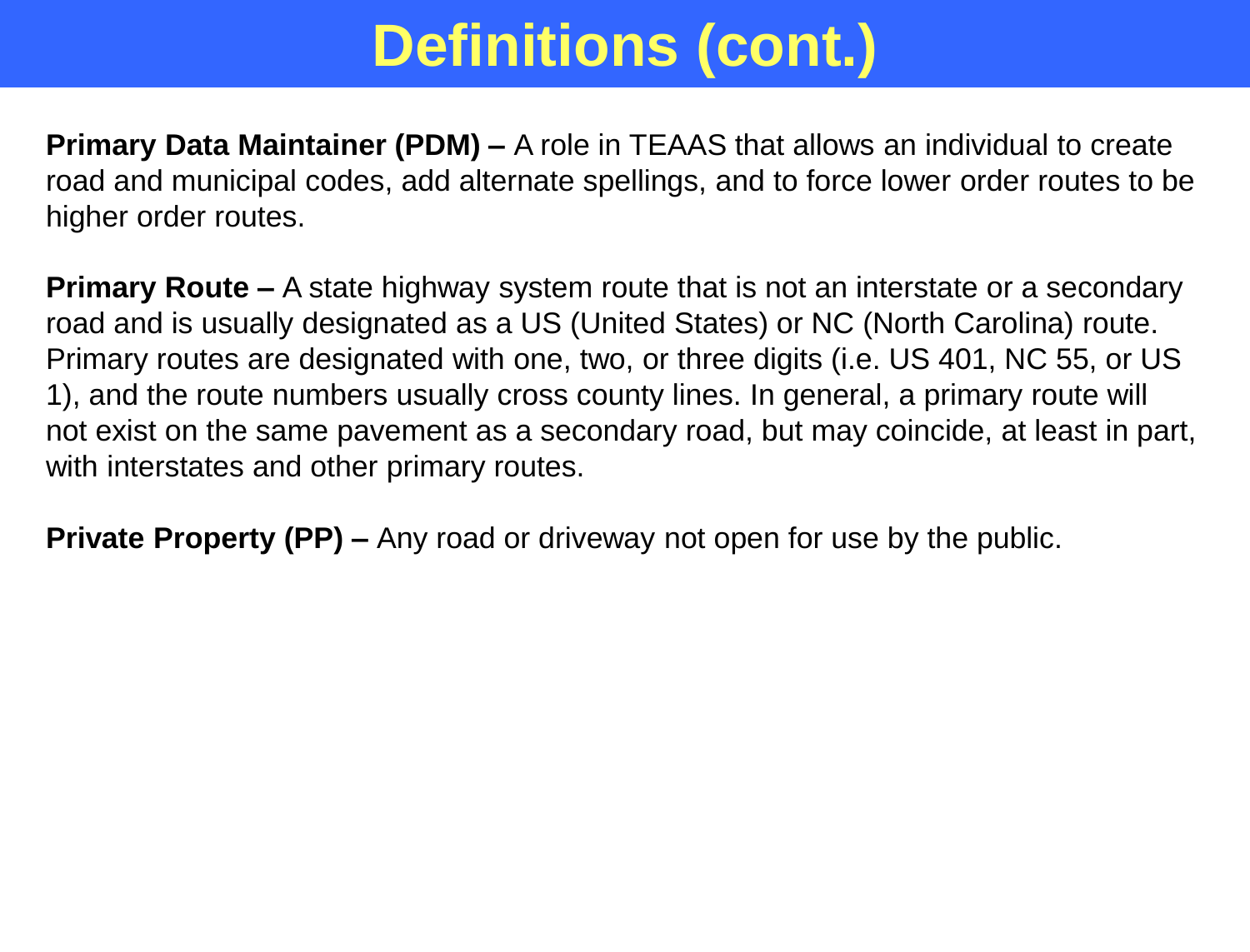**Public Vehicular Area (PVA) –** Any area used by the public for vehicular traffic at any time, including parking lots, upon the grounds and premises of any public or private hospital, college, university, school, orphanage, church, or any of the institutions, parks or other facilities maintained and supported by the State of North Carolina or any of its subdivisions; any service station, drive-in theater, supermarket, store, restaurant, or office building, or any other business, residential, or municipal establishment providing parking space whether the business or establishment is open or closed; any property owned by the United States and subject to the jurisdiction of North Carolina. Public vehicular areas also include beach areas used by the public for vehicular traffic, roads used by vehicular traffic within or leading to a gated or non-gated subdivision or community, whether or not the subdivision or community roads have been offered for dedication to the public, and any area that is a portion of private property used by vehicular traffic and designated by the private property owner as a public vehicular area in accordance with general statute 20-219.4.

**Regular Route –** See "Mainline Route"

**Relief Route –** See "Bypass Route"

**Reportable Crash –** Any crash that results in a fatality, injury, property damage of at least \$1,000 or the damaging of a seized vehicle.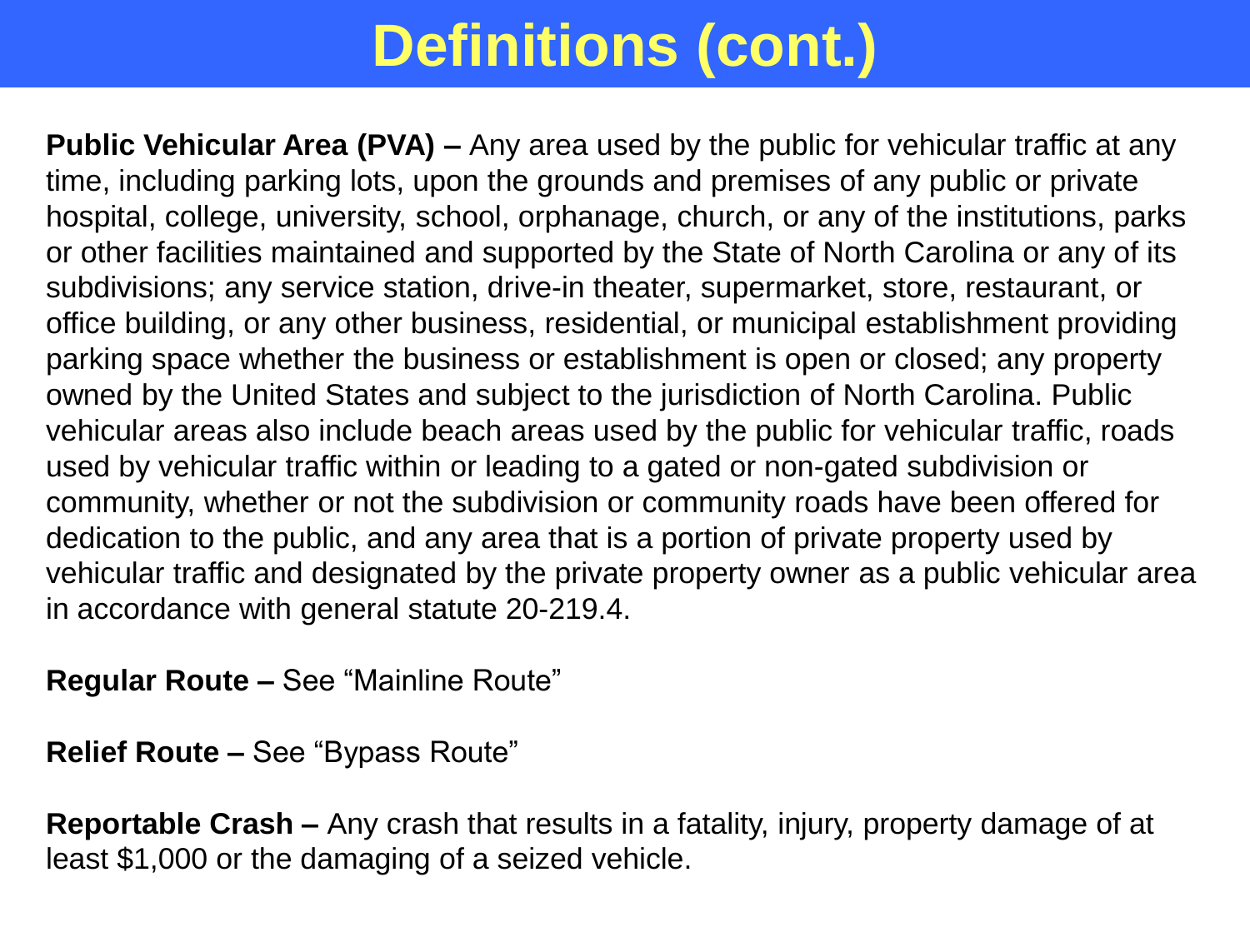**Road Safety Review (RSR) –** An objective review of a location by personnel that do not have a vested interest in the location.

**Route Change –** The creation, change, or deletion of an interstate or primary route that has been approved by the State Traffic Engineer (AASHTO and FHWA approval may also be necessary). These changes may also cause secondary roads to be created, changed, or deleted. Route changes may also affect truck networks, signals, speed limits, bicycle routes, etc.

**Safety Planning –** Reviewing projects for safety issues during the feasibility, planning, and design phases.

**Safety Warrant –** Any of multiple criteria developed for the Highway Safety Improvement Program (HSIP) to assist in identifying potentially hazardous (PH) locations (i.e. the number of frontal impact crashes over a five-year period).

**Secondary Data Maintainer (SDM) –** A role in TEAAS that allows an individual to create, change, and delete inventoried routes and high order (HO) segments.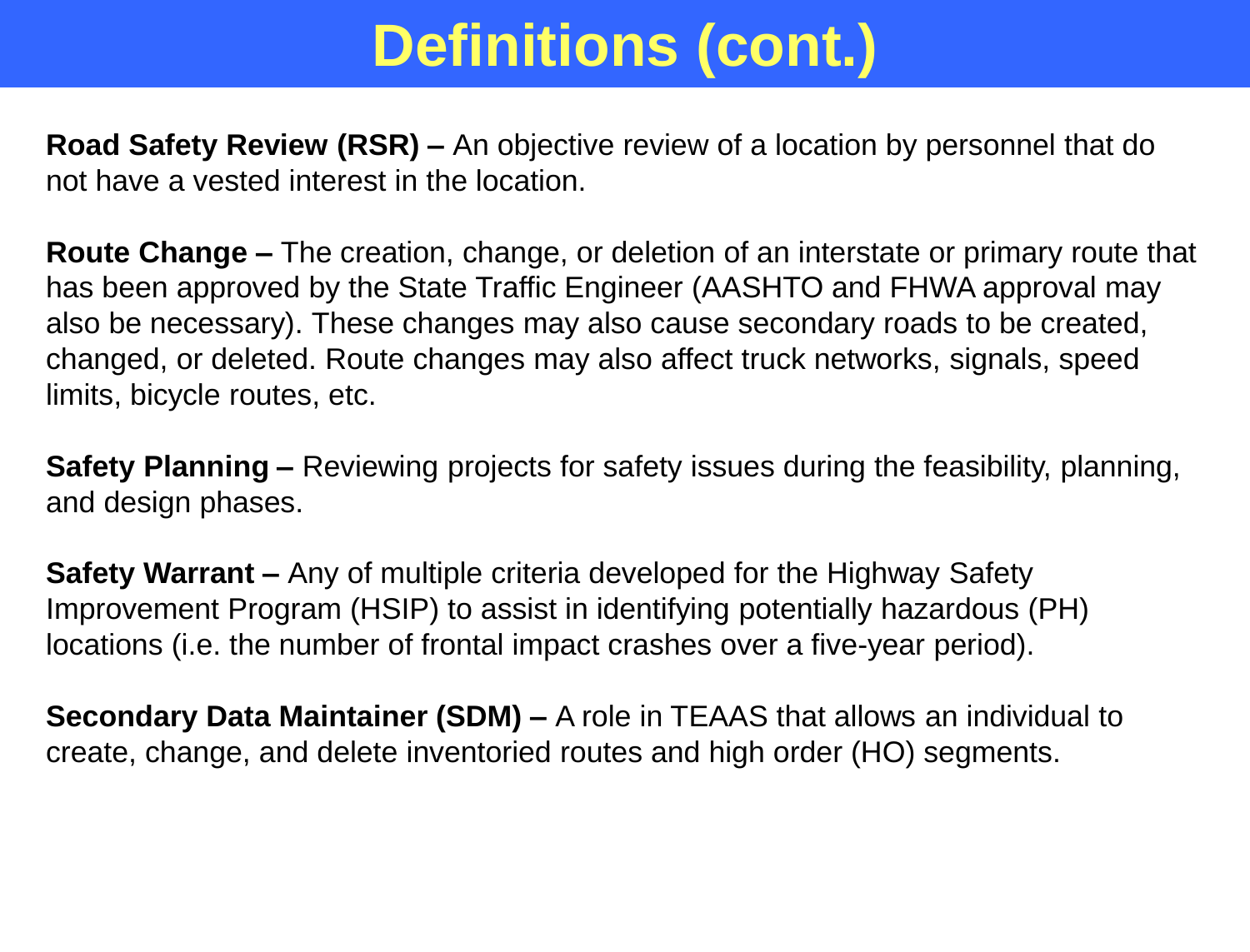**Secondary Road (SR) –** A state highway system route that is not an interstate or primary route and, in general, will not exist on the same pavement as an interstate or primary route. Secondary roads are designated with four digits (i.e. SR 1234) and the route numbers are specific to the county they are in (i.e. usually change at the county line when the pavement enters a different county). Secondary road numbers are also usually grouped within a specific part of a county, although exceptions may exist for old primary routes and larger volume routes.

**Severity (Person Level) –** One of six (6) injury levels assigned to persons involved in a crash: 1 (K – fatal), 2 (A – disabling), 3 (B – evident), 4 (C – possible), 5 (O – none), and  $6$  (U – unknown).

**Severity (Crash Level) –** The most severe injury sustained by any person in a crash.

**Severity Index –** The equivalent property damage only (EPDO) divided by the number of crashes.

**Shape File –** A data file generally used by ArcGIS applications.

**Sliding Scale Analysis –** Used to identify crash concentrations on a road based on predetermined criteria (such as the number of crashes within a given distance).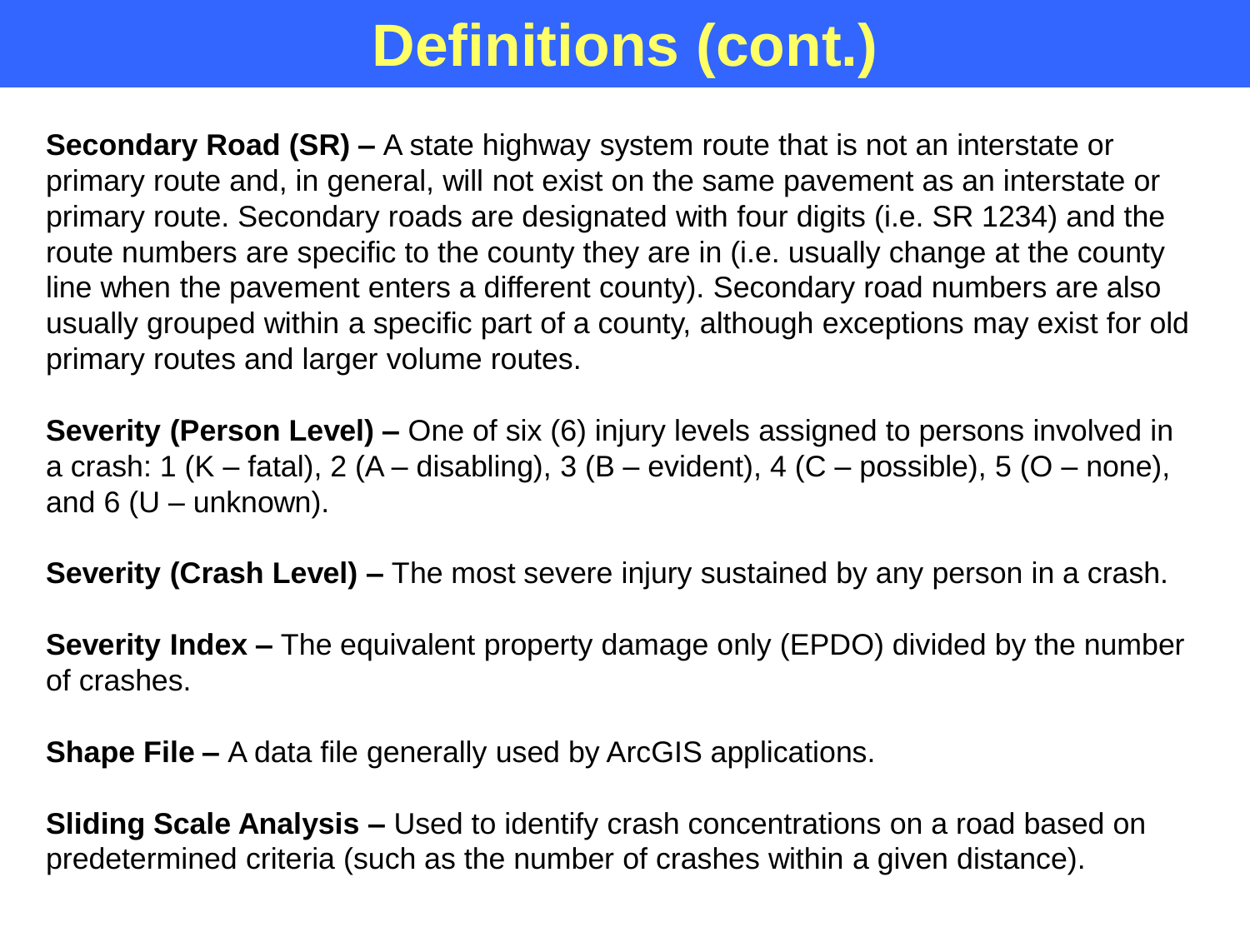**Special Type –** The intersection type (interchange, grade-separated, 3-leg, etc.) or structure type (bridge, culvert, overhead sign, etc.).

**Spot Safety Project (SS or SF project) –** A safety project estimated to cost up to \$400,000 and is funded through state (SS) or federal (SF) funds. Spot safety projects are generally scheduled and let through the Divisions and are expected to be completed with twelve (12) months.

**State Highway System (SHS) –** The system of interstates, primary routes, and secondary roads operated by the Department of Transportation.

**Structure –** A bridge or culvert that carries a roadway.

**Study –** Identification of crashes on a specified road or roads for a given county and time period.

**Surface Transportation Assistance Act (STAA) –** A federal act passed in 1982 regulating the movement of truck tractors with 53' semitrailers, truck tractors with twin trailers (semitrailer and trailer), and truck tractors with semitrailers and/or trailers wider than 96" but not wider than 102" and creating the National Network (NN).

**Technical Query User (TQU) –** A role in TEAAS that indicates an individual is competent in completing crash studies.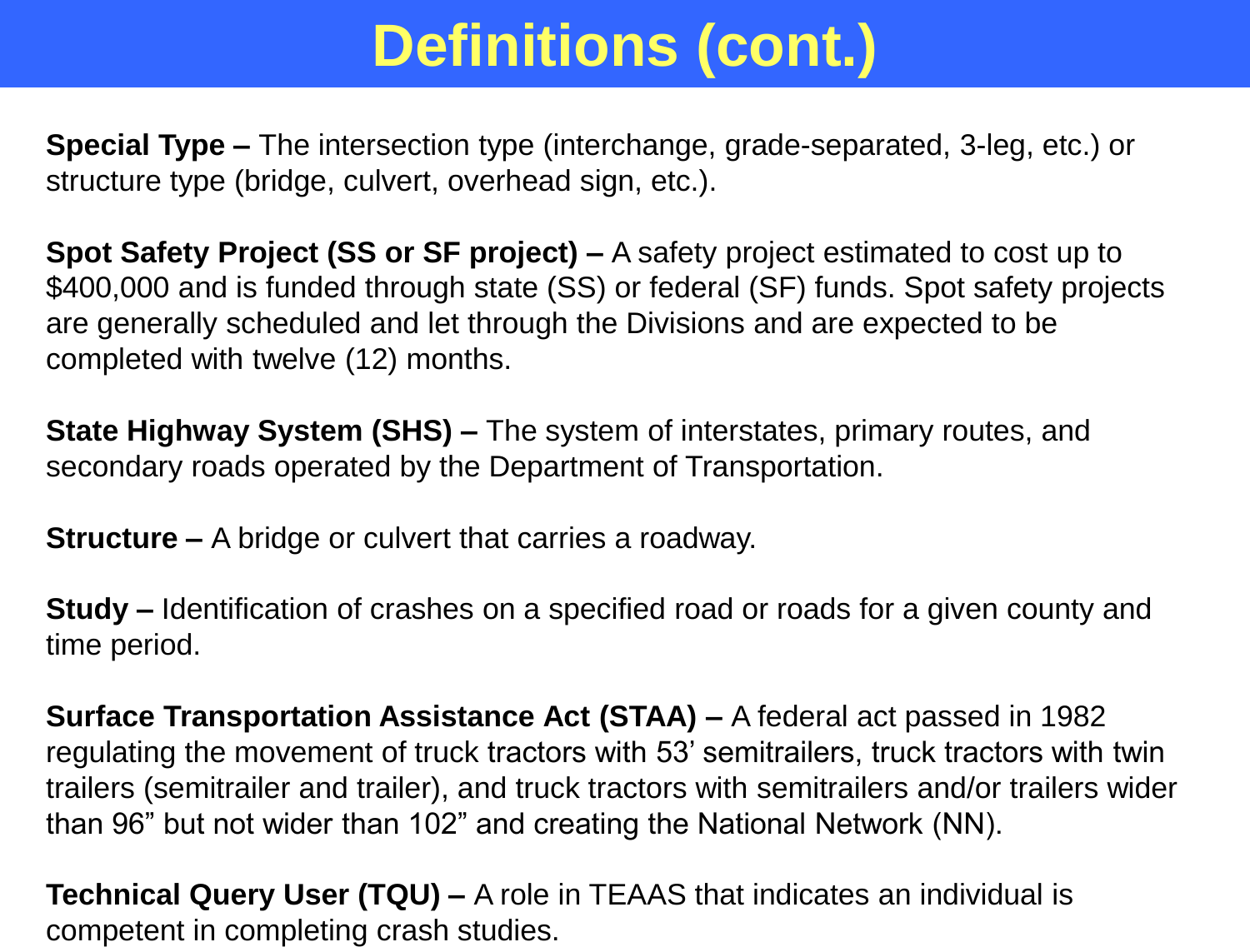**Traffic Engineering Accident Analysis System (TEAAS) –** System used by local and state governments, and some prequalified consultants, to identify crash histories, ordinances, and mileposts.

**Truck Route –** A route specifically established to direct trucks and other heavy vehicles along a preferred route. Truck routes are signed with a supplemental "Truck" plaque above the route number, and begin (but not necessarily end) at mainline routes. Additions, changes, and deletions of North Carolina (NC) truck routes and United States (US) truck routes require approval of the State Traffic Engineer.

**Unincorporated Municipality –** Any municipality without a charter from the General Assembly allowing the municipality to enact ordinances

**United State (US) Route –** A state highway system primary route that is not an interstate or a secondary road, is usually designated with one, two, or three digits (i.e. US 1, US 15, or US 401), usually crosses county lines, and in many cases crosses state lines. In general, a US route will not exist on the same pavement as a secondary road, but may coincide, at least in part, with interstates and other primary routes. Additions, deletions, and changes to mainline, business, alternate, and bypass US routes must be approved by AASHTO. Additions, deletions, and changes to connector and truck US routes do not need AASHTO approval.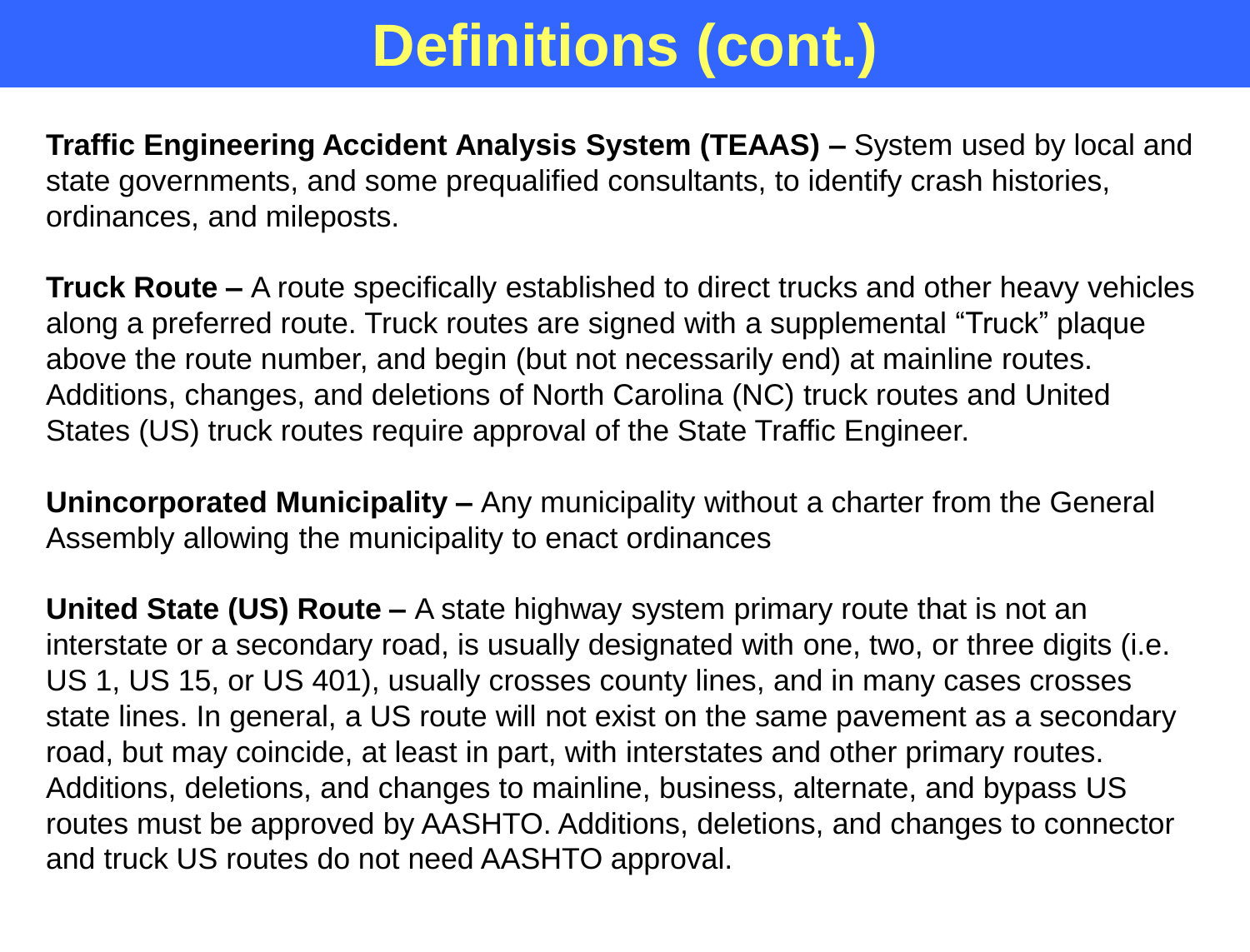**Vehicles Per Day (VPD) –** The volume of a given segment of road.

**Volume –** The number of vehicles per day (VPD) using a road.

**Wildcard –** Any character ( \* , %, &) used to assist in searches.

**Y-Line –** The distance along an intersecting route. The term "Y-Line" comes from roadway plans. The standard Y-line for intersection analyses is 150 feet, and the standard Y-line for strip analyses is 0 feet.